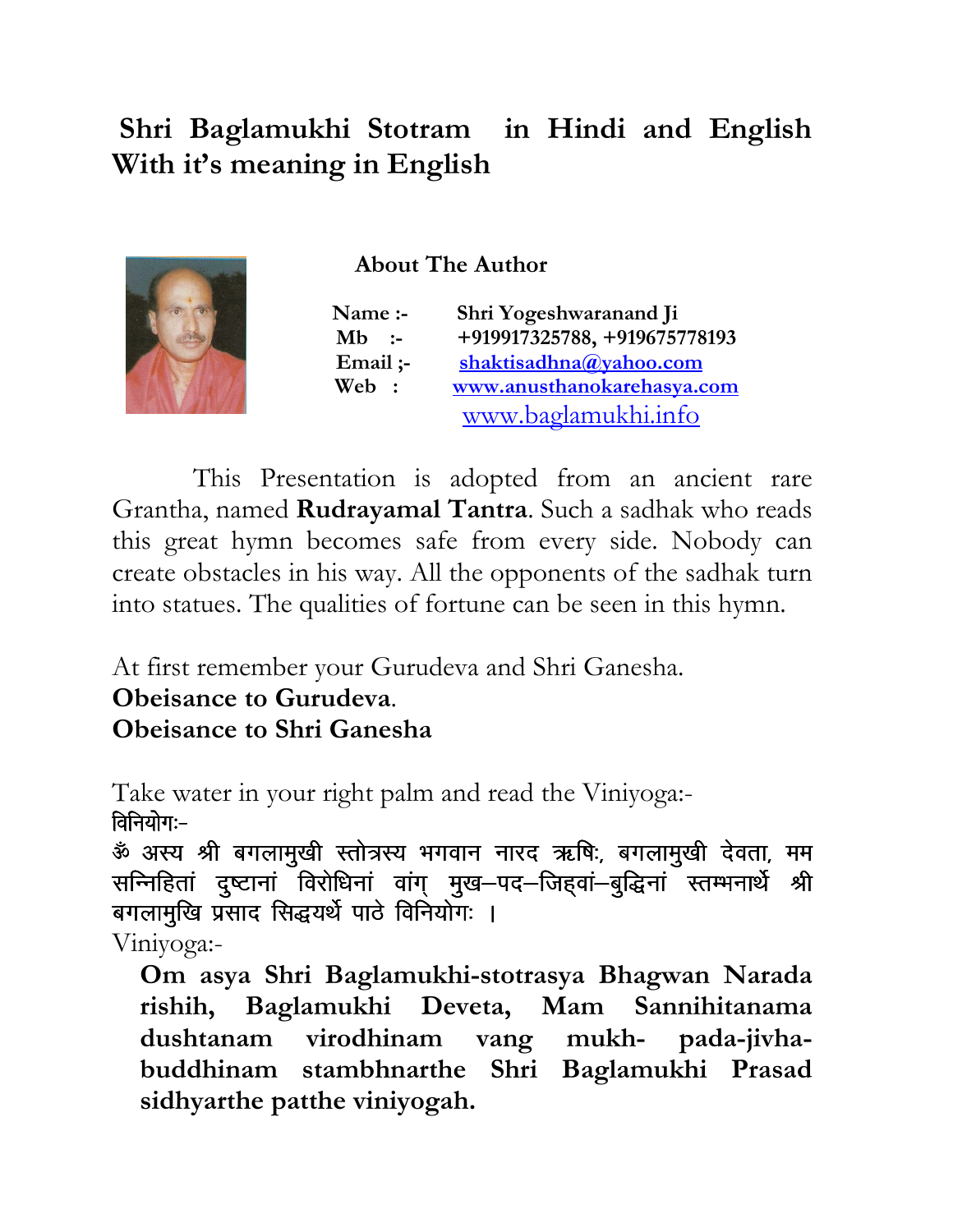Om. Of this hymn of Shri Baglamukhi, Narada is the rishi. The aspect of divinity is Baglamukhi. The destruction by paralysis of my enemies' speech, mouth, legs, intellect and the grace of Shri Baglamukhi in the success of this aim is fruit of the mantra's application.

Reading the above Mantra let the water drop from your right hand. Then do Kara-nyasa.

#### कर - न्यास :-ऊं हली अंगुष्ठाभ्यां नमः। ॐ बगलामुखी तर्जनीभ्यां स्वाहा। ऊं सर्व दुष्टानां मध्यमाभ्यां वषट्। ॐ वाचं मुखं पदं स्तम्भय अनामिकाभ्यां हूं। ॐ जिहवां कीलय कनिष्ठिकाभ्यां वौषट। ॐ बुद्धिं विनाशय ह्लीं ॐ स्वाहा करतल-कर-पृष्ठाभ्यां नमः।

# Kara-nyasa:

## Om Hleem angusthhabhyam namah.

Om Hleem obeisance to the thumbs (touch both thumbs together)

## Om Baglamukhi tarjnibhyam namah.

Om Baglamukhi to the index fingers Svaha (touch index fingers)

#### Om sarva dushtanam Madhyamabhyam vashata.

(Om all the bad enemies to the middle fingers vashat (touch middle fingers).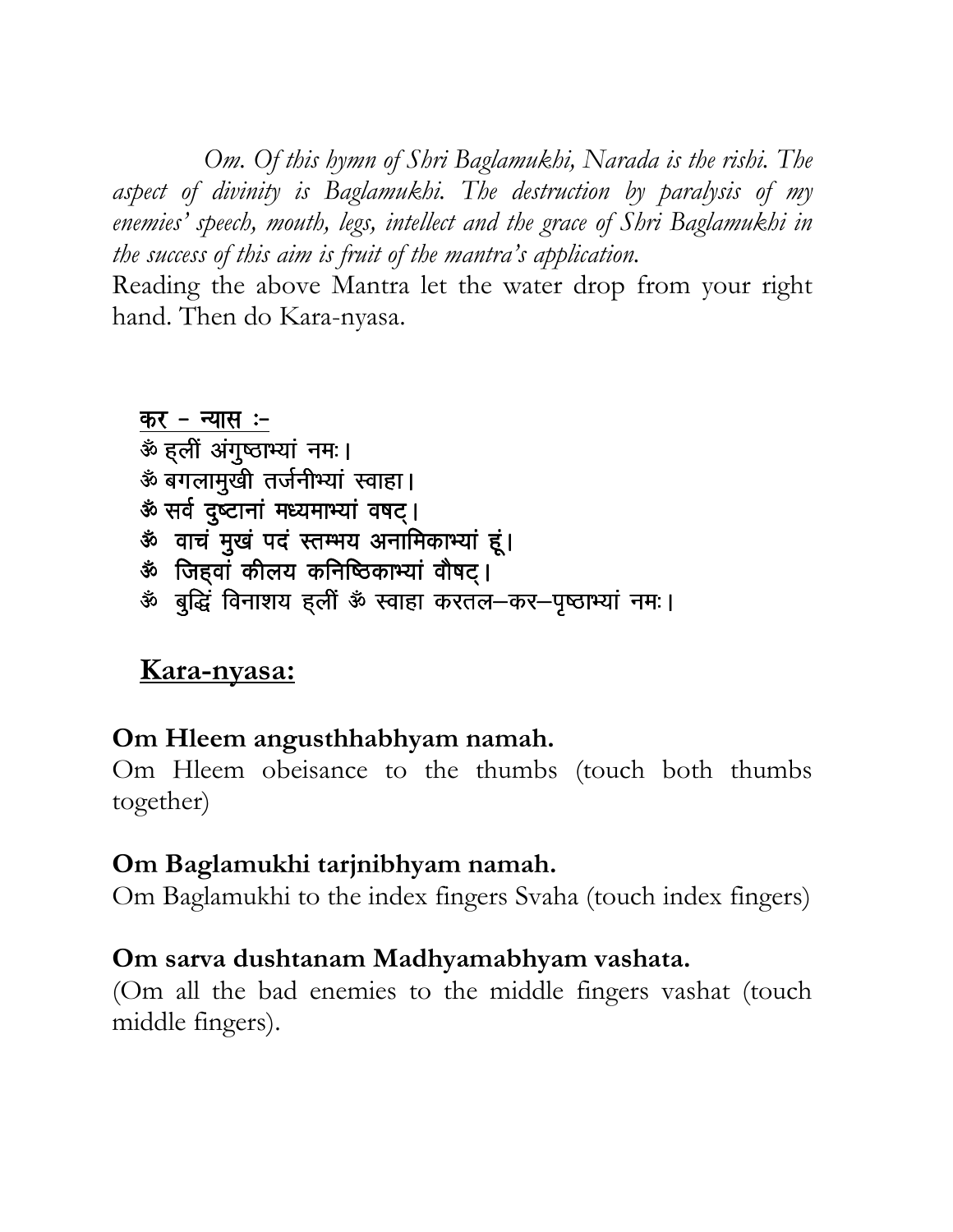## Om vacham mukham padam stambhaya anamikabhyam Hum.

Om speech, mouth, feet paralyze to the ring fingers Hum (touch both ring fingers).

# Om jivham keelaya Kanishthhikabhyam vaushat.

Om Peg the tongue! To the little fingers Vaushat (touch both little fingers)

## Om budhim vinashaya Hleem Om swaha kartal kar prashthhabhyam namah.

Om destroy the intellect! Hleem Om Svaha to the front and the back of the hands Phat (touch both palms and backs of hands with each other).

हृदयादि-न्यास :-ॐ हलीं हृदयाय नम:। ॐ बगलामुखि शिरसे स्वाहा। ऊं सर्व दुष्टानां शिखायै वषट्। ॐ वाचं मुखं स्तम्भय कवचाय हूं। ऊं जिहवां कीलय नेत्र त्रयाय वौषट्। ॐ बुद्धिं विनाशय हलीं ॐ स्वाहा अस्त्राय फट्।

# HRADAYADI-NYASA: -

# Om Hleem Hradyay namah.

Om Hleem obeisance to the heart (touch your heart with combination of thumb and ring finger).

# Om Baglamukhi Sirase Svaha.

Om Baglamukhi to the head Svaha (touch your head as before).

# Om sarva dushtanam shikhaye vashat.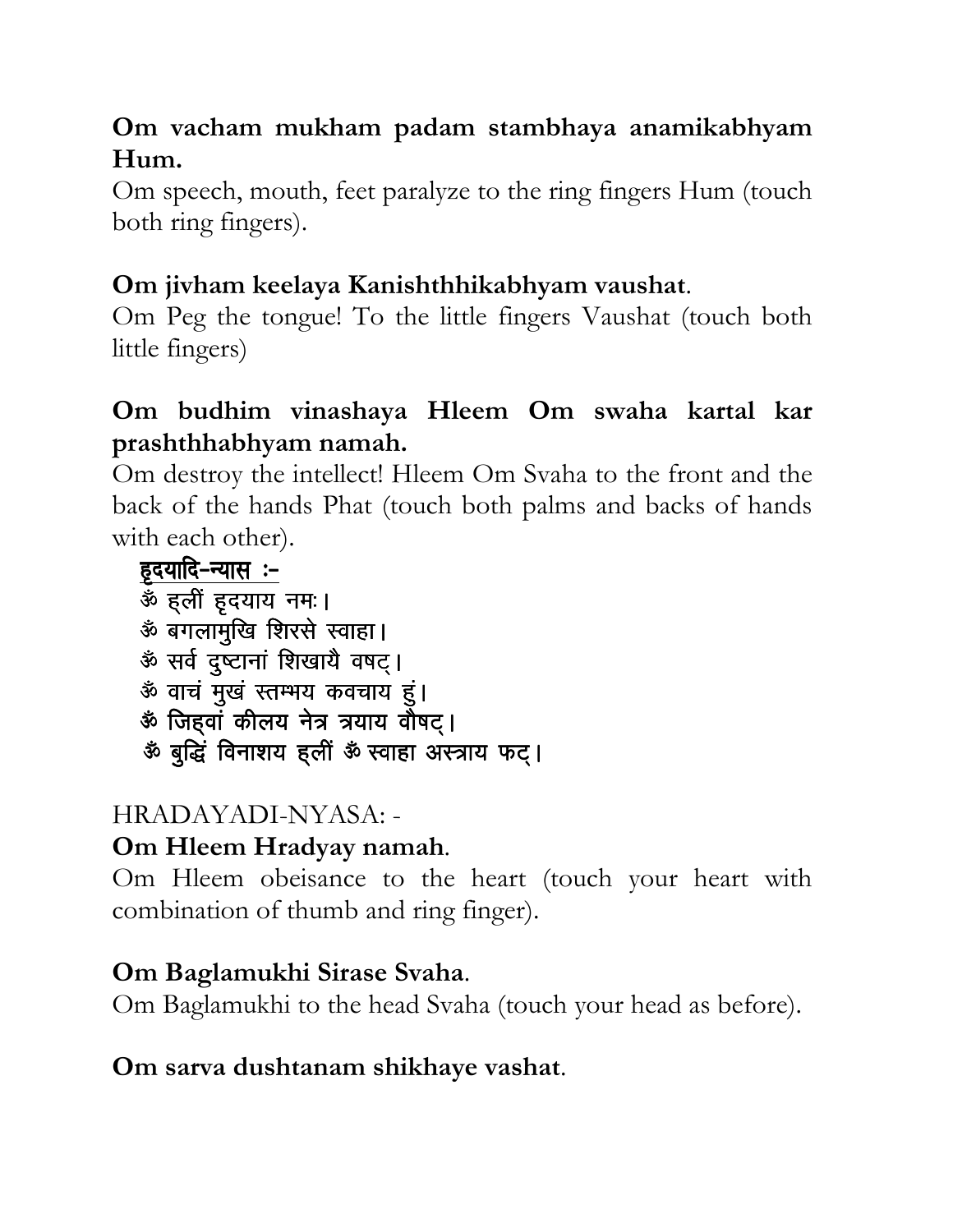Om all the bad to the lock of hair (touch your shikha (tuft) as before).

#### Om vacham mukham padam stambhaya Kavchaye Hum.

Om speech, mouth, feet paralyze to the Kavacha Hum (cross the hands with each other and touch your shoulders).

#### Om Jivham Keelaya Netra trayaye vaushat.

Om Peg the tongue! To the three eyes Vaushat (touch both eyes including Agya Chakra).

#### Om Buddhim vinashaya Hleem Om swaha Astraye Phat.

Om destroy the intellect Hleem Om Svaha to the arm Phat (Snap the fingers three times around the head clock wise and then with the help of right index and middle fingers clap thrice on left palm).

# DHYANAM (Meditation)

## SANSKRIT: -

सौवर्णासन संस्थितां त्रिनयनां पितांशुकोल्लासिनीम् । हेमाभागरूचि शशाक मुकुटं सच्चम्पक-सगयुताम् ।। हस्तैर्मुद्गर-पाश-वज्र रसनां सम्बिभ्रतीं भूषणै-, र्व्याप्तांगीम बगलामुखि त्रिजगताम् संस्तम्भिनीं चिन्तयेत् ।। English:-

Sauvarnasan sansthitam-tri-nayanam pitanshukollasineem;

Hema-bhang-ruchim shashank-mukutam sachchampaka sragyutam.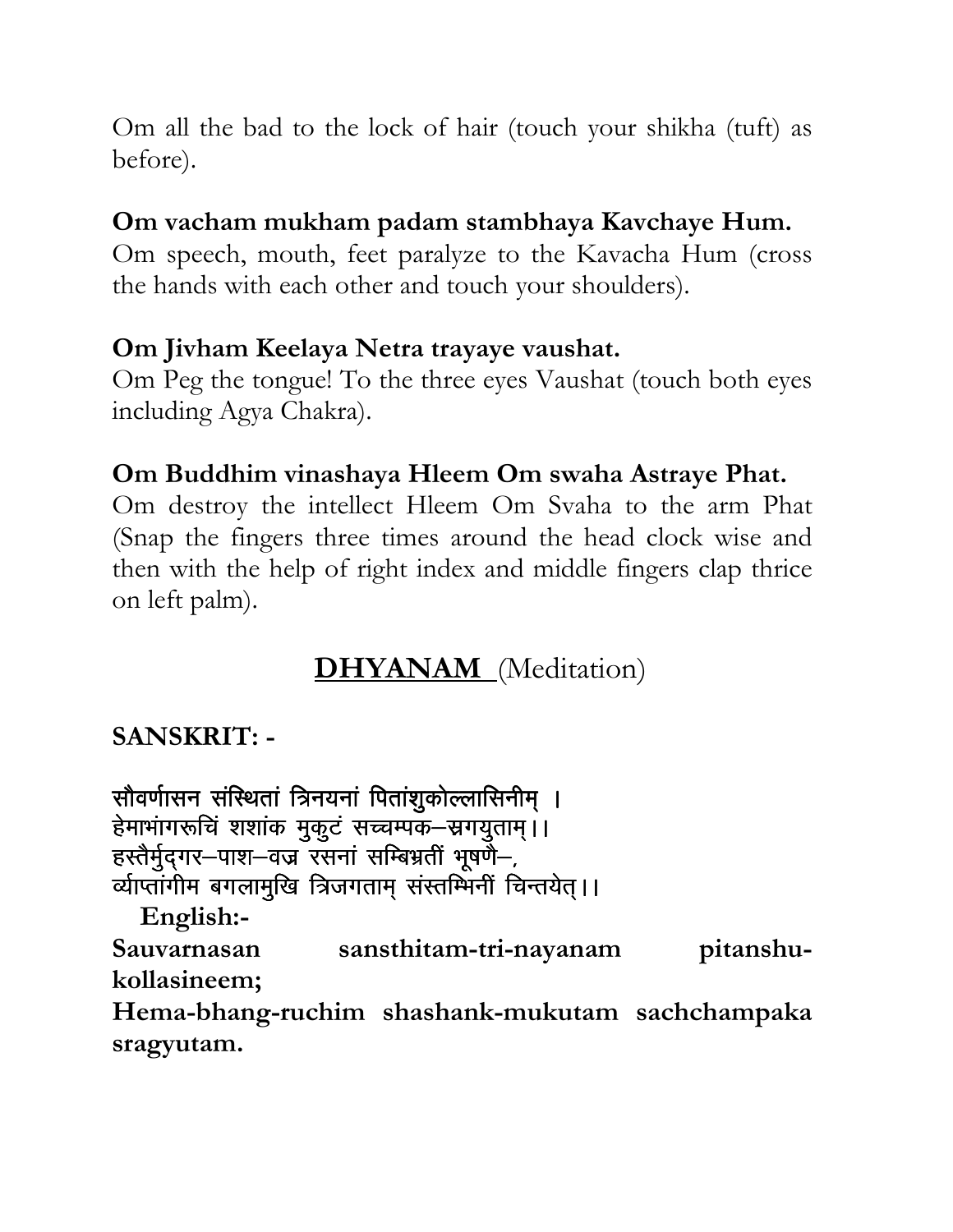Hastair-mudgar-pash-vajra-rasanam sambi-bhrateembhushanair

#### Vyaptangim Baglamukhi tri-jagatama sanstambhinim chintayet.

 I meditate on Baglamukhi, who is seated on a gold throne, with three eyes, wearing yellow clothes, blissful, with limbs as bright as pure gold, wearing a garland of Champak flowers, with the moon as Her diadem, with Her hands holding a club(Hammer), and a noose which binds the opponent. Her limbs are decorated with jewels, and She is the All paralyser of the three worlds.

ॐ मध्ये सुधाब्धि-मणि-मण्डप-रत्न-वेद्यां। <u>सिंहासनो–परिगतां परिपीत वर्णाम् ।।</u> पीताम्बरा–भरण–माल्य विभूषितांगी । देवीं भजामि धृत मुद्गर वैरि जिहवाम् ।। जिहवाग्रमादाय करेण देवीं ! वामेन् शत्रून् परिपीडयंतीम् । गदाभिघातेन् च दक्षिणेन्, पीताम्बराढ्यां द्विभुजां नमामि ।।

Om Madhye sudhabdhi-mani-mandap-ratna-vedhyam, Sinhasano-parigatam pari-peet-varnam Pitambara-bharan-malya-vibhushitangeem, Deveem-bhajami-dhrata-mudgar vairee-jivhamm. Jivhagramadaye Karen Deveem! Vamen shatrun paripeedyanteem, Gadabhighaten cha dakshinen, Peetambaradhyam dvibhujam namami.

 Sitting on a golden throne in the midst of an ocean of nectar, where Her canopy, decorated with diamonds, is situated and her throne is decorated with jewels. The Devi, who has seized the tongue and so forth of the enemies with Her left hand, and who with her right hand, beat them with Her club, with yellow garments and with two arms--Her I worship.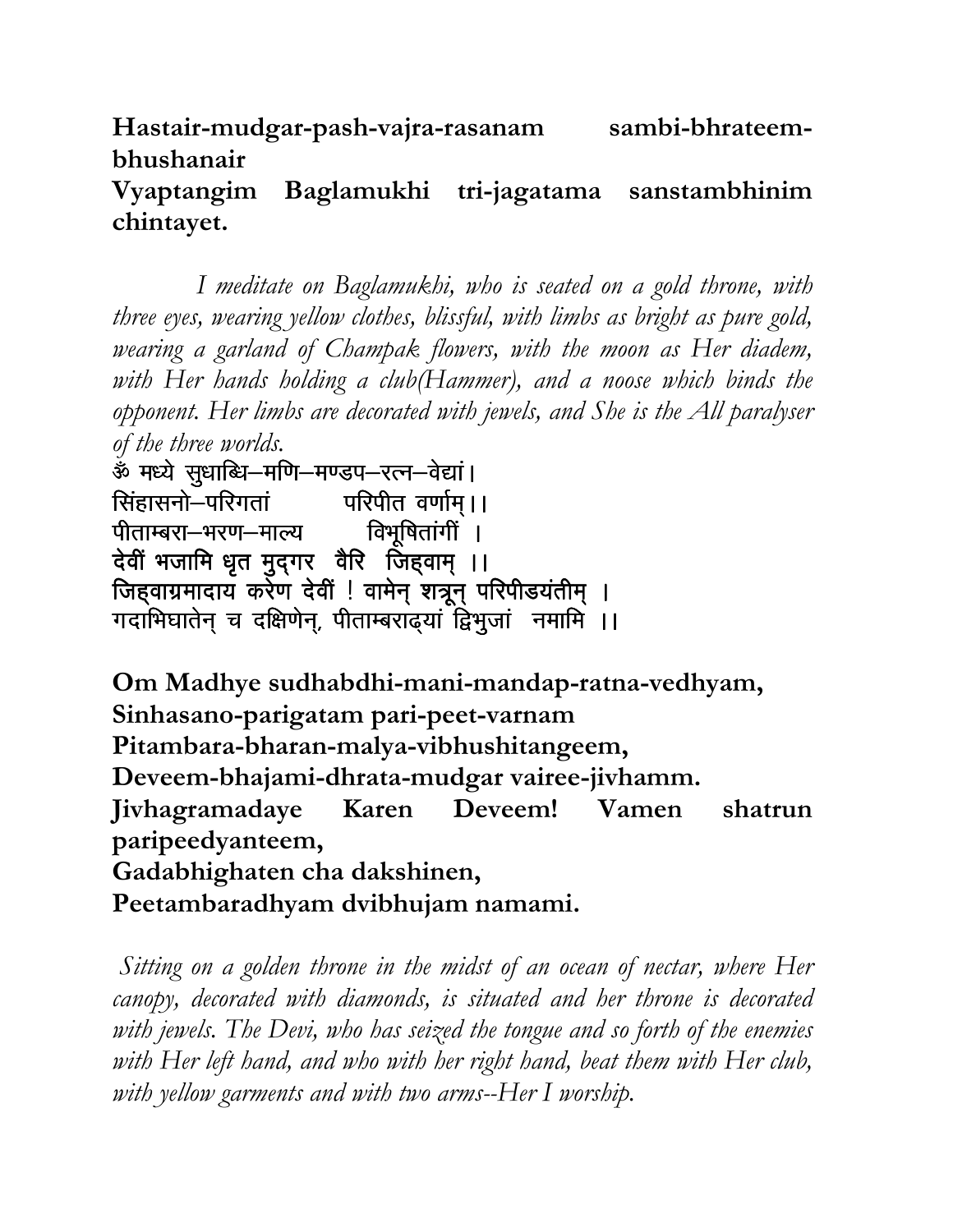Sanskrit:- चलत्कनक कूण्डलोल्लासित–चारू–गंडस्थलीम् । लसत्कनक-चम्पक द्युतिम्दिन्दु-बिम्नाननाम् ।। गदाहत–विपक्षकां–कलित्–लोल्जिहवान्चलाम् । स्मरामि बगलामुखीं विमुख–वांग–मन्–स्तम्भिनीम् ।। Chalat-kanaka-kundalollasit-charu-gandasthaleem, Lasat-kanaka-champaka-dhutimdindu-bimbananam. Gadahat-vipakshakam-kalit-lol-jivhan-chalam; Smarami Baglamukhim Vimukh-wang-manasstambhineem.

I meditate on such goddess Baglamukhi, whose cheeks are glowing with the grace of glittering golden ear-rings, wearing radiant as bright golden colored Champak flowers, having face effulgent as the full moon, killing my enemy with assault of club, and pegging his (enemy's) unsteady rolling tongue, the all pervading paralyser of speech and intellect.

SHLOKA;- पियूषोदधि-मध्य-चारू-विल्सद्-रक्तोत्पले मण्डपे । तत्सिंहासन-मौलि-पतित्-रिपुं प्रेतासना-ध्यासिनीम् ।। स्वर्णाभ्यां कर-पीडितारि-रसनां भ्राम्यद् गदां विभ्रतीम् । यस्तवां ध्यायति यान्ति तस्य विलयं सद्योऽथ सर्वापदः।।

ENGLISH: -

Piyushodadhi-madhya-charu-vilsad-raktotpale mandape, Tat-sinhasan-mauli-patit-ripum pretasana-dhyasineem. Swarnabhama kar-piditari-rasanam bhramyad-gadam vibhrama,

Yastvam dhyayati yanti tasya vilyama sadyo-adya sarvapada.

The sadhak who meditates on Her, sitting on the corpses and skulls of one's fallen enemies as the base for Her golden throne in the pavilion in the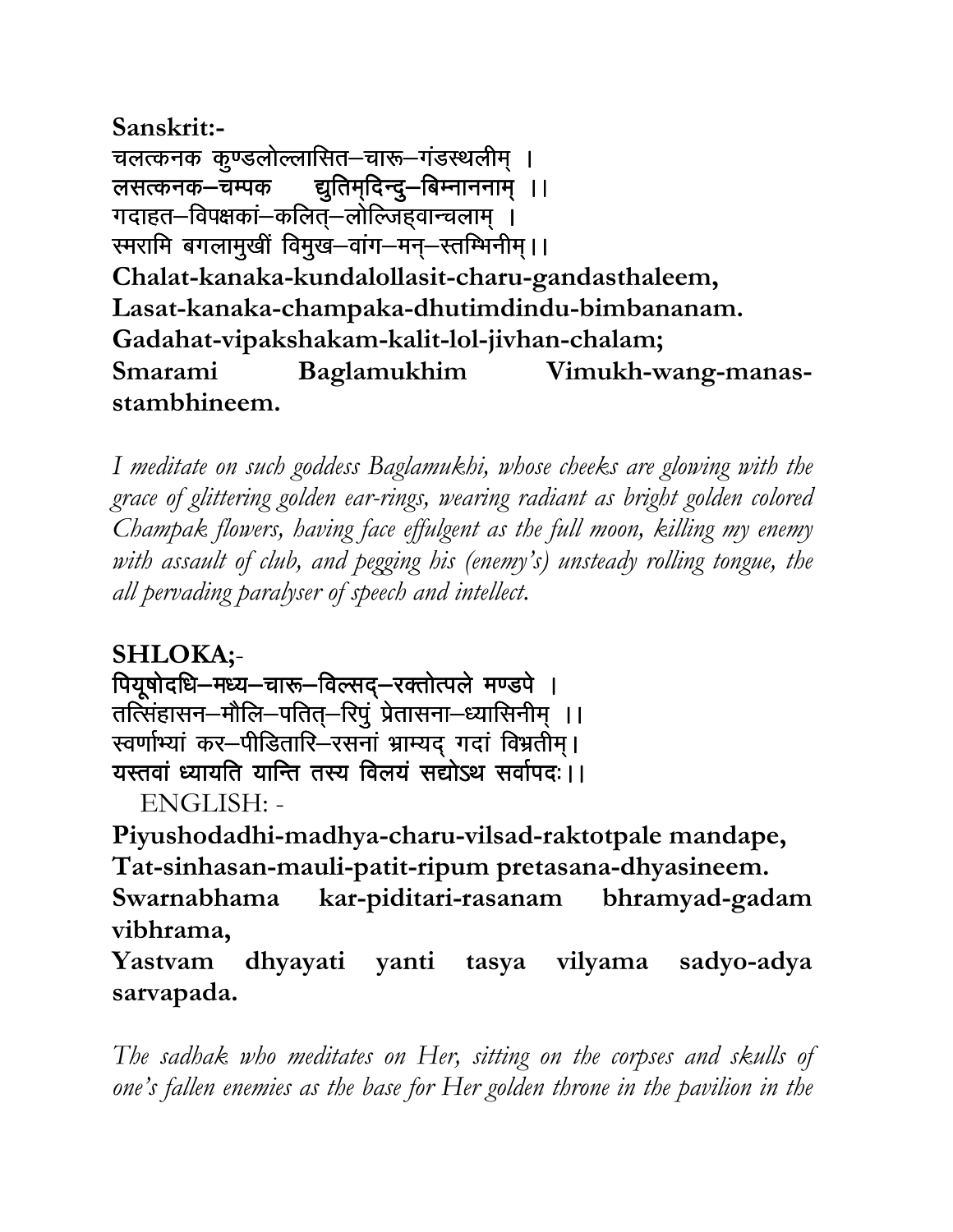center of a beautiful blossoming red lotus in the midst of the ocean of nectarmilk, his all the obstacles are squandered at once. She holds a moving club in Her hand as radiant as gold, causing woe to the opponent.

SHLOKA: -

देवि ! त्वच्चरणाम्बुजार्चन–कृते यः पीत–पुष्पांजलिम् । मुद्रा वाम-करे निधाय च मनु मन्त्री मनोज्ञाक्षरम् ।। पीठ-ध्यान-परोऽथ कुम्भक-वशाद् बीजं स्मरेत् पार्थिवम् । तस्यामित्र-मुखस्य वाचि हृदये जाडयं भवेत् तत्क्षणात् ।। ENGLISH:

"Devi! tvacharnambuja-archan-krate yah peet pushpanjalim;

Mudra vamkare nidhaye cha manana mantro manogyaksharama.

Peeta-dhyana-paro-atha-kumbhaka vashad beejam smret parthivam;

Tasya-amitra mukhasya vachi hradaye jadyam bhavettatakshanat.

O my Goddess! Such a person, who offers yellow flowers in thy lotus feet with his left hand, meditating upon your form, recite the mantra, his all the enemies are restrained to act at once without any delay. Whosoever wants to subdue by the Beej Mantra (Lama) and concentrate yellow color in position of Kumbhaka (a situation in which the breath is stopped in body), his enemies' heart, mouth and speech are paralyzed at once, he causes this instantly.

Shloka:-

वादी मूकति रंकति क्षिति–पतिर्वैश्वानर: शीतति । कोधी शाम्यति दुर्जनः सुजनति क्षिप्रानुगः खंजति ।। गर्वीं खर्वति सर्व–विच्च जडति त्वन्मन्त्रिणा यन्त्रितः । श्री-नित्ये बगलामुखि ! प्रतिदिनं कल्याणि ! तुभ्यं नमः ।। English:-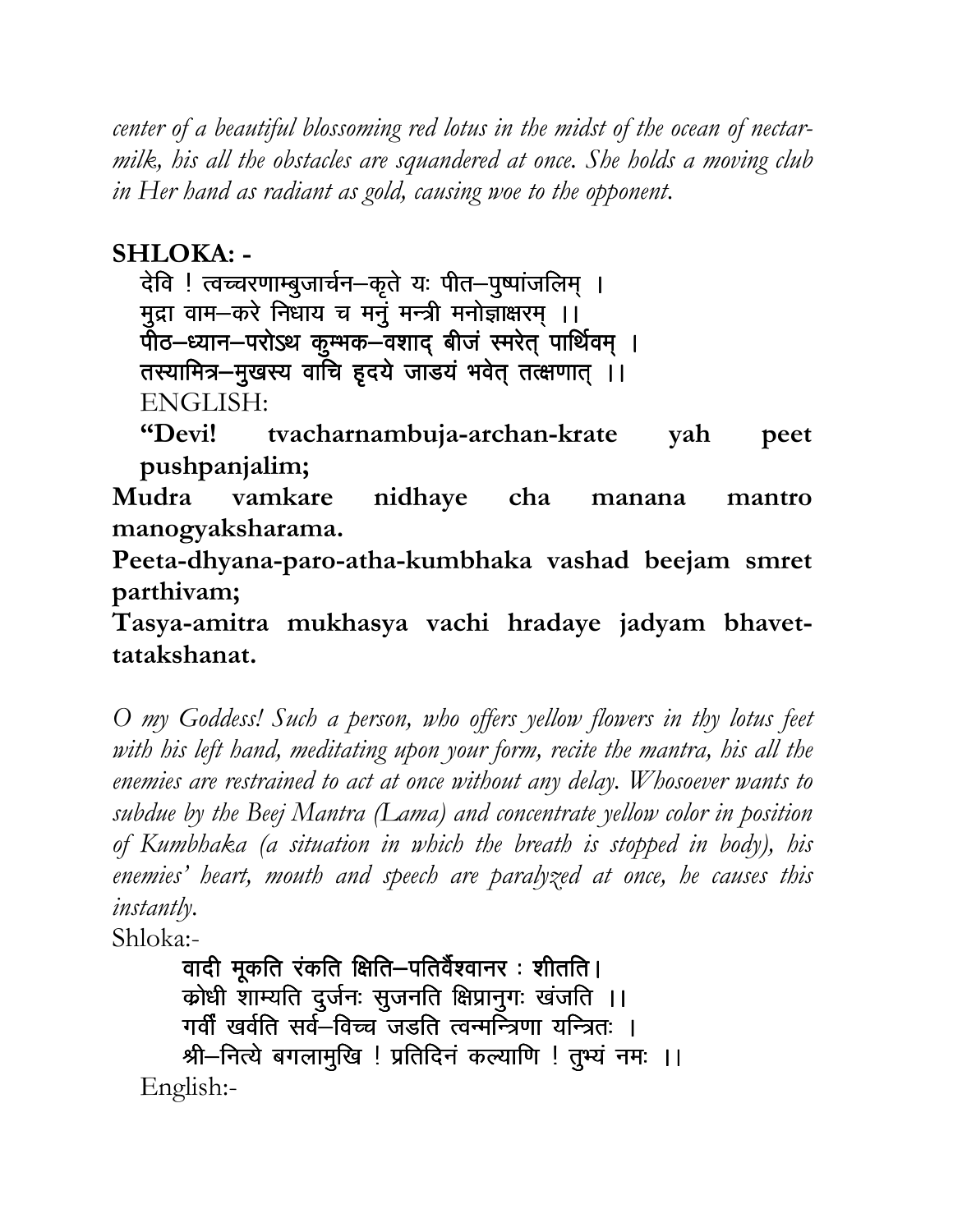Vadi Mukati rankati kshitipatirvaishwanarah sheetati,

Krodhee shamyati durjanah sujanati kshipranuga khhanjati.

Garvee kharavati sarva-vichcha jadati tvad-yantrana yantritah,

Shri nitye ! Baglamukhi ! pratidinam kalyanim tubhyam Namah.

I salute to you everyday O proclaimer, speechless one, bagger, ruler of the Earth, cosmos and men, cool one, cruel one, reconciling one, wicked one, true mother, giving success quickly, lame one, proud one, crippled one, all- exterminator, dull one, having the Yantra of all Yantras, O Shri Eternal Baglamukhi, O beautiful one.

SHLOKA:-

मन्त्रस्यात्म-बलं विपक्ष दलनं स्तोत्रं पवित्रं च ते । यन्त्रं वादि-नियन्त्रणं त्रि-जगतां जैत्रं च चित्रं च ते ।। मातः! श्री बगलेति नाम ललितं यस्यास्ति जन्तोर्मुखे । त्वन्नाम–स्मरणेन संसदि मुख–स्तम्भो भवेद वादिनाम् ।।

English:-

Mantrasya-atm-balam vipaksha dalanam stotram pavitram cha te;

Yantram vadi-niyantranama trijagatam jaitram chitram cha te.

Matah shri bagaleti-nama-lalitam yasyasti jantormukhe; Twannam smrena sansadi mukh-stambho bhaved vadinam.

O ma! Spiritual strength of your mantra is enough to crush the mob of enemies. Whosoever knowing the mantra recites your pious hymn, which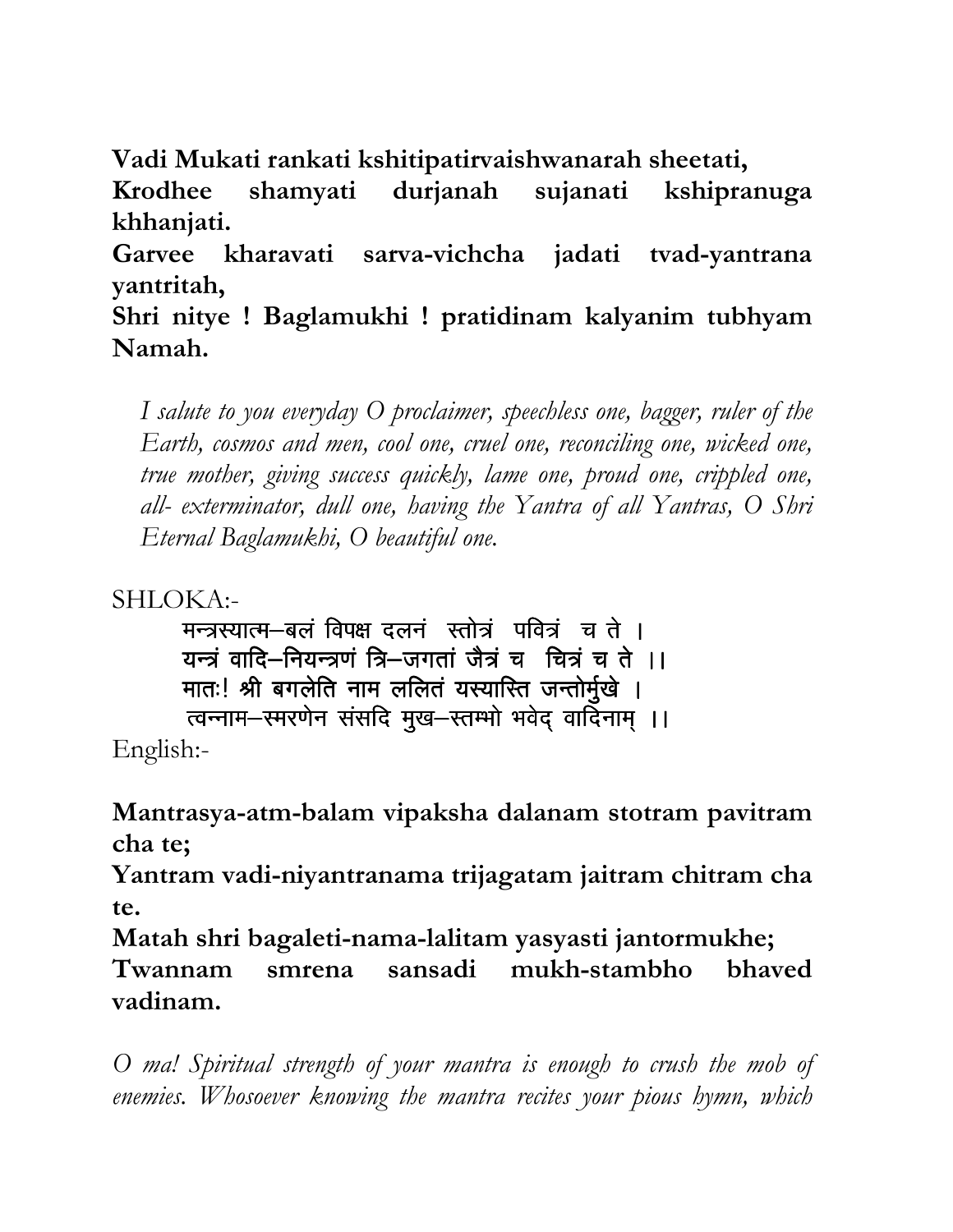crushes the enemies in front of your yantra, becomes the conqueror of the three worlds. The name "Shri Bagla" when adorns the mouth of any sadhaka, the mouths of his opponents are astringent at once.

SHLOKA:- दुष्ट–स्तम्भनमुग्र–विघ्न–शमनं दारिद्रय–विद्रावणम् । भूभृद्–संदमनं च यन्मृग–दृशां चित्ता– समाकर्षणम् ।। सौंभाग्यैक –निकेतनं सम–दृशाम कारूण्य–पूर्णेक्षणे । मृत्योर्मारण-माविरस्तु पुरतो मातस्त्वदीयं वपुः ।। English:-

Dusta-stamhanam-ugra-vighna-shamanam daridryavidravanam;

Bhubhradbhi-samanama cha yan-mrag-drasham cheettah samakarshanam.

Saubhagyeka-niketanama samdrasham karunya-purnekshane,

Mratyormaran-mavirastu purto matas-tvadiyam vapuh.

Mother Bagla, who is the seizer of the speech of the multitude of named people, the paralyser of the tongues of speaker, the appeaser of terrifying obstacles, paralyser of evil, dispeller of poverty, crusher of cruel emperors, pacifier of the mind trembling with anxiety like the deer, attractor of good fortune, merciful, pure, nectar-like, who causes cessation of death and murder, how lovely you are, O my beauteous mother? I salute you.

```
Shloka: - 
मातर्भन्जय मद्-विपक्ष-वदनं जिहवां च सकीलय ।
ब्राह्मीं मुद्रय दैत्य-देव-धिषणामुग्रां गतिं स्तम्भय ।।
शत्रूंश्चूर्णय देवि! तीक्ष्ण-गदया गौरांगि, पीताम्बरे ।
विघ्नौघं बगले ! हर प्रणमतां कारूण्य-पूर्णेक्षणे ।।
   English:-
```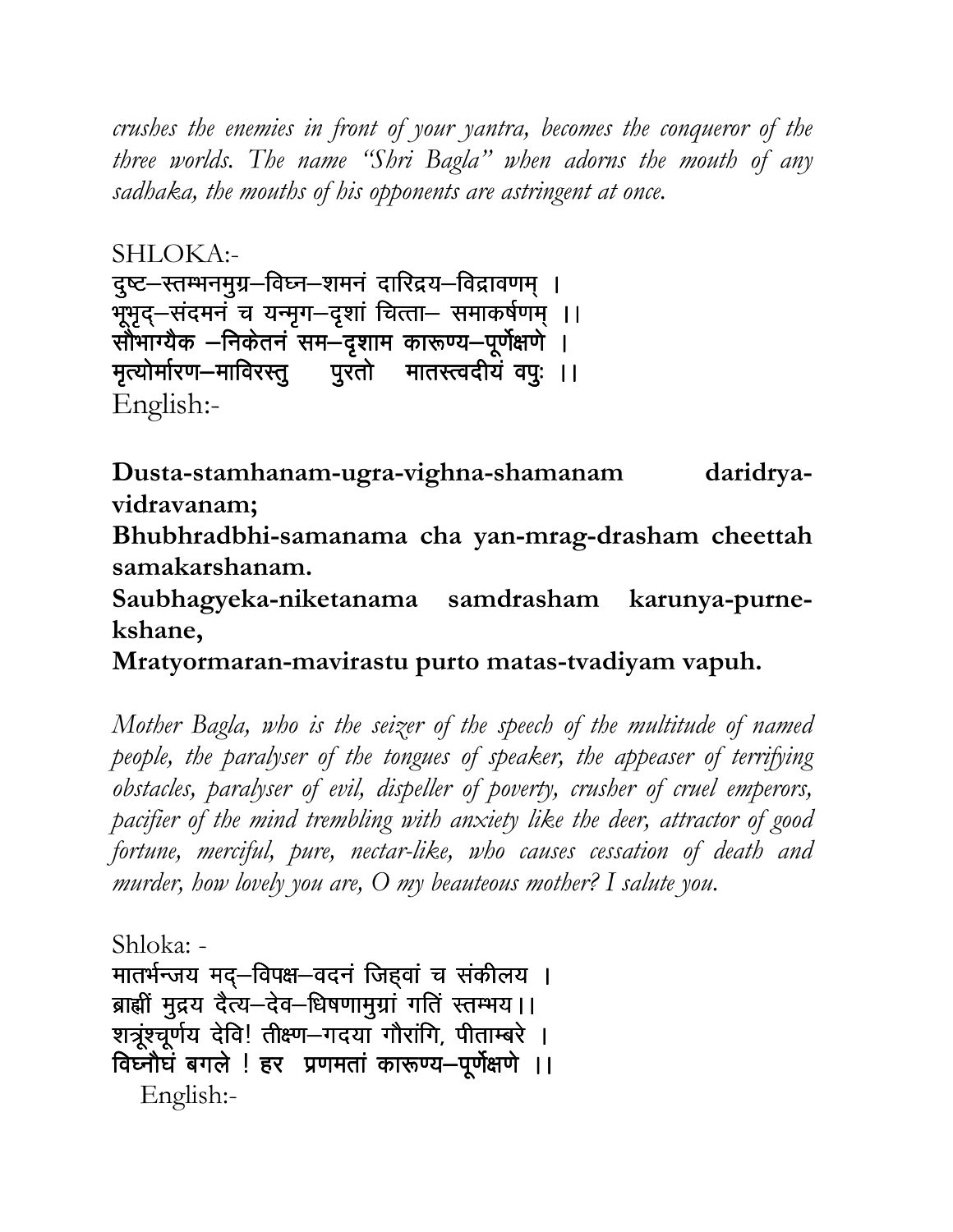Matarbhanjaya mada-vipaksha-vadanam jivham cha sankeelaya;

Brahmim-mudraya daitya-deva-ghishnamugram gatim stambhaya.

Shatrunsh-churnaya Devi! Teekshana-gadaya-gaurangi pitambara;

Vighnogham bagle! her pranamatam karunya purne kshane.

O mother! Shatter my enemies, speech and their tongue, peg their wet mouths, destroy them entirely! Paralyze all terrible things in the three worlds! Grind them to powder O Devi! Furiously beat them O Bagla! Golden limbed one , clothed in yellow, destroy the mind and lives of the mass of obstacles with one glance of your merciful large eyes.

SHLOKA: -

मातर्भैरवि ! भद्रकालि ! विजये ! वाराहि ! विश्वाश्रये ! । श्रीविद्ये ! समये ! महेशि ! बगले ! कामेशि ! रामे ! रमे ! ।। मातंगि ! त्रिपुरे ! परात्पर-तरे ! स्वर्गापवर्ग-प्रदे ! । दासो–ऽहं शरणागतः करूणया विश्वेश्वरि ! त्राहि माम ।। English: -

Matar-Bhairvi! Bhadrakali! Vijaye! Varahi! Vishvashraye! Shri Vidhye! Samaye! Maheshi! Bagle! Kameshi! Ramey! Rame!

Matangi! Tripure! Paratpartare! Swargapvarg-prade! Daso-aham sharnagatah karunaya vishweshwari! Trahimam.

Meaning:-

O mother Bhairvi! Bhadrakali! Vijaya! Varahi! Vishva! Ashraye! (The provider of shelter to the world), Shri Vidhya! Maheshi! (The beloved of Lord Shiva), Bagla! Kameshi! (The cause of sex), Ram! Rame! (Beloved of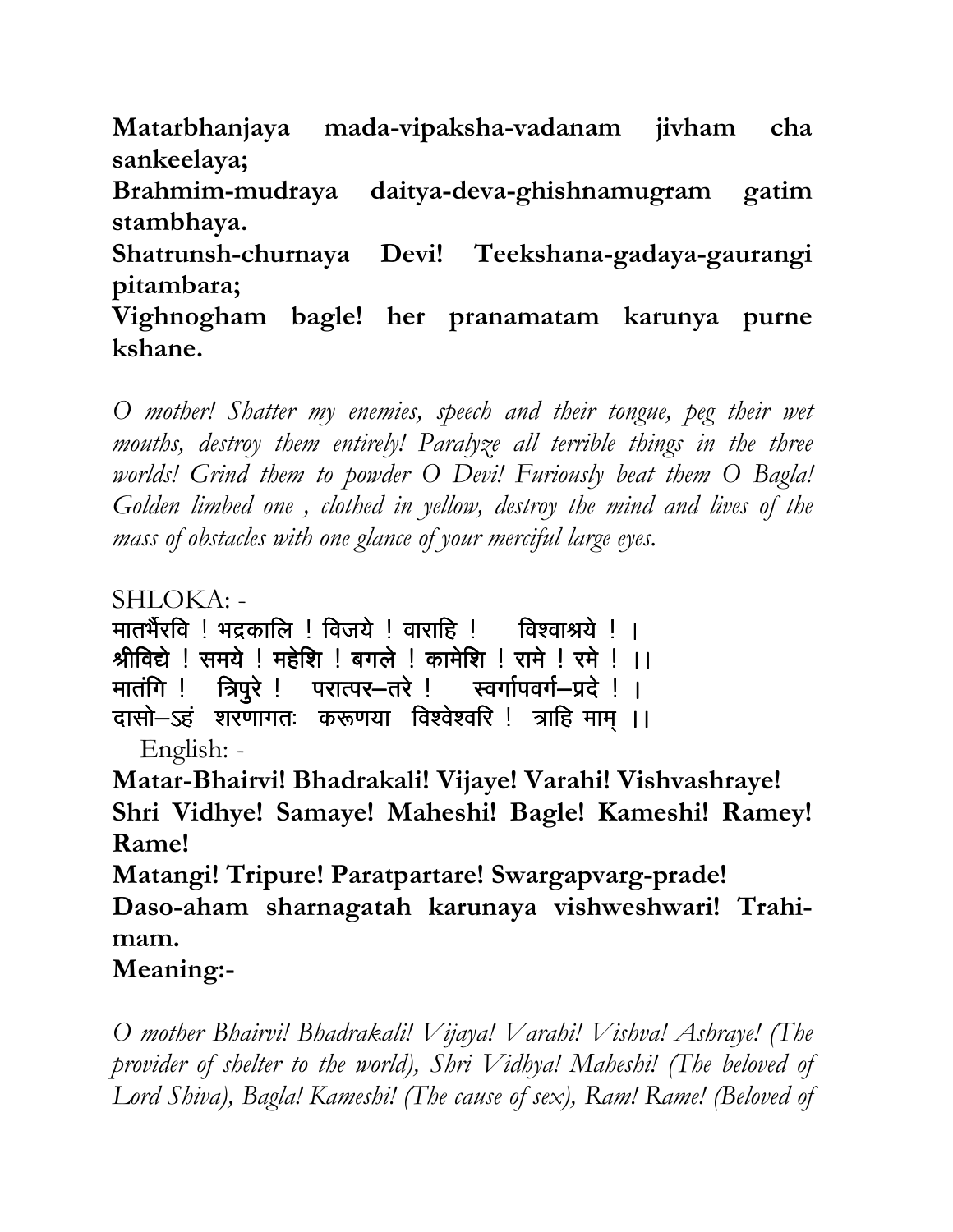Lord Vishnu), Matangi! Tripura! Above all guardian of Heaven, Giver of things, I am your slave seeking refuge in you, Lady of the Cosmos! Protect me.

Sanskrit:- त्वं विद्या परमा त्रिलोक –जननी विघ्नौघ–संच्छेदिनी । :योषाकर्षण–कारिणी त्रिजगतामानन्द सम्वर्धिनी ।। <u>दु</u>ष्टोच्चाटन–कारिणी पशु–मनः सम्मोह–सन्दायिनी ।  $\overline{1}$ जिहवा-कीलन-भैरवी विजयते ब्रहमास्त्र विद्या परा ।।

victory so you are the art of Brahama.

Tvam vidhya parama triloka-janani vighnaugh sanchchhedini, Yoshakarshana-karini trijagatam-ananda samvardhini. Dushtochchaatan-karini pashu-manah sammoha-sandaayini, Jihva-keelana-Bhairavi vijayatay Brahmastra vidhya paraa. Meaning:-

You are the greatest art, the mother of three worlds, destroyer of all the obstacles, fascinator of females, increaser the pleasure of three worlds, remover of bad persons, hypnotizer of worldly people, and you are also the Bhairvi in shut out the tougue of enemies. You are always ready to give victory so you are the art of Brahama.

## विद्या-लक्ष्मीर्नित्य-सौभाग्यमायुः, पुूत्रैः पौत्रैः सर्व-साम्राज्य सिद्धिः । मानं भोगो वश्यमारोग्य-सौख्यं, प्राप्तं सर्वं भूतले त्वत्-परेण ।।

Vidhya-Lakshmir-nitya-saubhagyamaayuh putraih potraih sarvasamarjya-siddhih,

Maanam bhogo vashyam-aarogya-saukhyam praaptam sarvam bhoo-talay tvat-parena.

Meaning:-

Including the arts, money, neverlast fortune, long life, son, grand son, emperorship, honour, wisdom, fascination, health,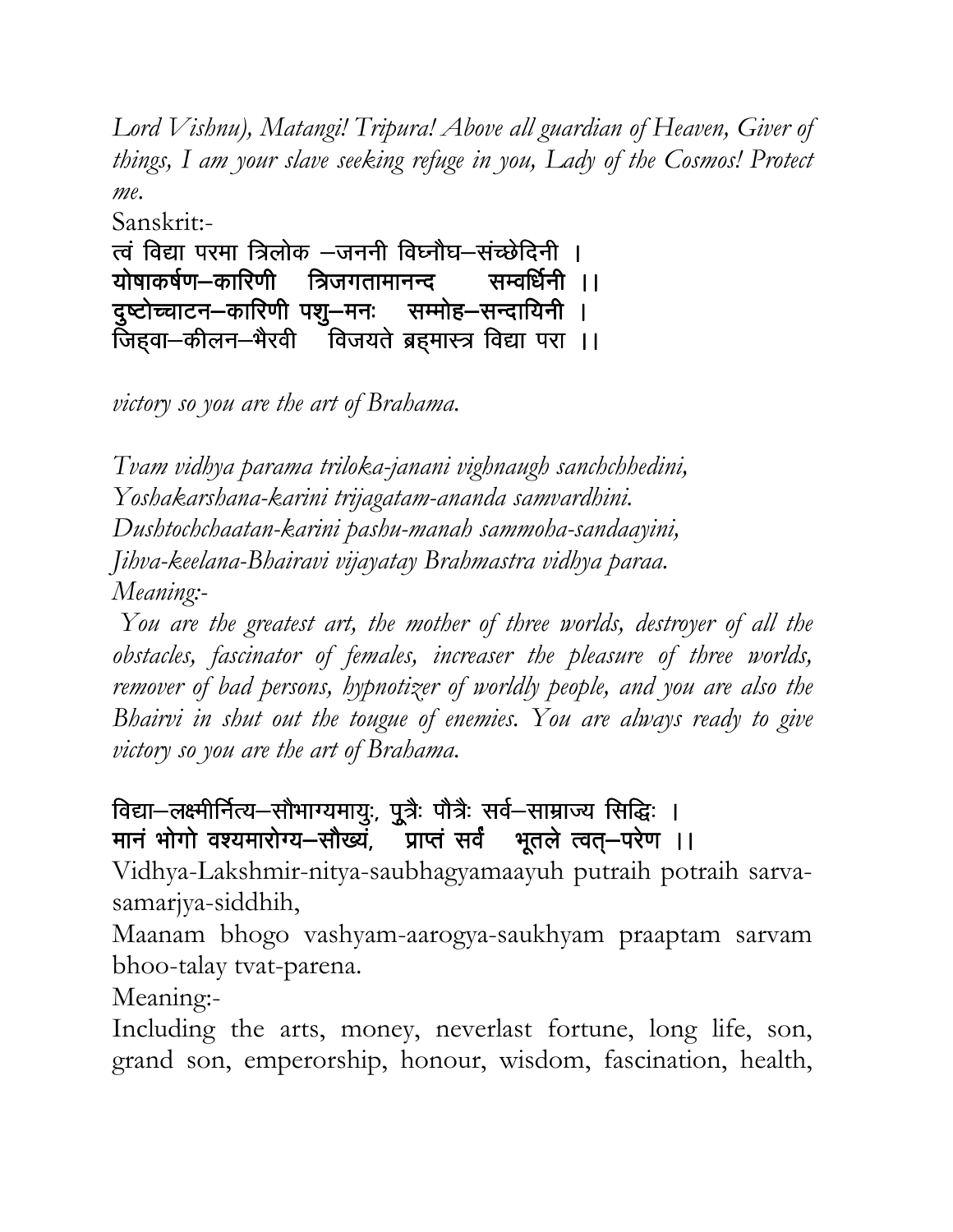and all the happiness are easily obtainable with your grace to your adorer on this earth.

# पीताम्बरां च द्विभुजां त्रिनेत्रा गात्र–कोमलाम् ।

# शिला-मुद्गर-हस्तां च स्मरेत् तां बगलामुखीम् ।।

Peetambaram cha dvibhujam trinetra gatra-komalaam; shila mudgara hastaam cha smaret tam Bagalamukhim. Meaning:-

 I adieu to such Mother Bagalamukhi who is with delicated body, who have Vajra (a kind of fatal weapon) and club in both hands, three eyes and two hands

पीत—वस्त्र—लसितामरि—देह—प्रेत—वासन—निवेशित—देहाम । फुल्ल-पुष्प-रवि-लोचन-रम्यां दैत्य-जाल-दहनोज्जवल-भूषां ।। पर्यकोपरि–लसद्–द्विभुजां कम्बु–जम्बु–नद–कुण्डल–लोलाम् । वैरि–निर्दलन–कारण–रोषां चिन्तयामि बगलां व्हृदयाब्जे ।।

Peeta-vastra-lasitamari-deha-preta-vasan-niveshita-dehaam; Phulla-pushp-ravi-lochana-ramyam daitya-jaal-dahanojjvalbhusham.

Paryankopari-lasad-dvibhujam-kambu-jambu-nada-kundal lolam;

Vairi-nirdalan-kaaran-rosham chintayami Bagalam hradyabjay.

Meaning:- Wearing yellow colored clothes, sitting on the corps of enemy, blooming like flower, shining eyes like the sun, who wears the white clothes to crush the demons, laying on bed two handed Goddess, adorned with round golden rings, very furious to the enemies, I remember such Bagala in my lotus heart.

```
गहं नाकमि, गर्वितः प्रणमति, स्त्री–संगमो मोक्षति,
```

```
द्वेषी मित्रति, पातकं सू–कृतति, क्षमा–वल्लभो दासति ।
```
मृत्युर्वैद्यति, दूषण सु—गणति, त्वत्—पाद्—संसेवनात्,

वन्दे त्वां भव–भीति–भंजन–करीं गौरी गिरीश–प्रियाम् ।।

Gayham naakami garvitah pranmati, stree sangamo mokshati,

Dveshi mitrati patakam sukratati kshama vallabho daasati.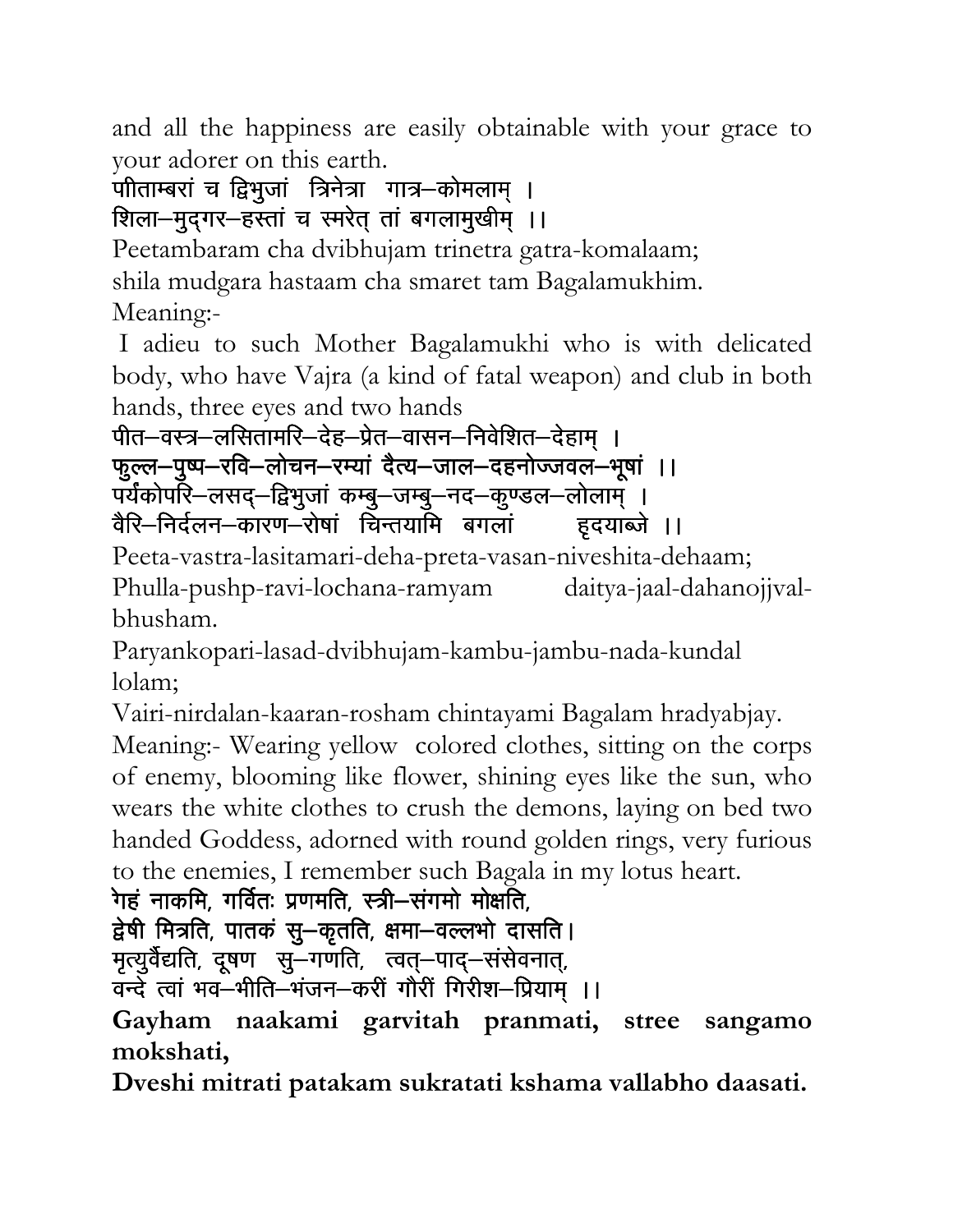Mratyur-vaidhyati dooshana suganati tvat-paadsansevanaat,

Vanday tvam bhava-bhiti-bhanjan-karim Gaurim girishpriyam.

Meaning:

O mother! Through adoring your lotus feet adorer's house turns into heaven, proud turns into gentleness, lusty person gets salvation, enemy turns into friend, an emperor turns into slave, sinner turns into priest, the lord of death Yama becomes himself a doctor, and bad habit turns into good nature. Throwing away all the worldly worries O Beloved of Lord Shiva! Gauri! Bagala! I worship you.

```
आराध्या जगदम्ब ! दिव्यकविभिः सामाजिकैः स्तोतुभि–
मल्यिश्चन्दन-कुंकुमैः परिमलैरभ्यच्चिंता सादरात् ।
```

```
सम्यंग-न्यासि-समस्त-निवहे, सौभाग्य-शोभा-प्रदे!
```
श्रीमुग्धे बगले! प्रसीद विमले, दुःखापहे! पहि माम् ।।

English:-

Aradhya jagadamba! Divya-kavibhih samajikaih stotrabhirmalyaish-chandana-kunkumaih parimalairaabhayarchchita sadarat.

Samyang-nyasi-samasta-nivahe! Saubhagya-shobha-prade! Shri mugdhe! Bagle! Praseed vimale!dukhapahe pahimama.

Meaning(

Spiritualists, poets, social people, and devotees worship heartily of Bagla- the mother of all the worlds. Always living in the body of flower, garland, sandal, and roli, giver of fortune, sweet, pious and destroyer of all the grievances! Please mother! Pour your grace upon me and protect me.

Sanskrit:- सिद्धिं साध्ये-अवगन्तुं गुरू-वर-वचनेष्वार्ह-विश्वास-भाजाम्,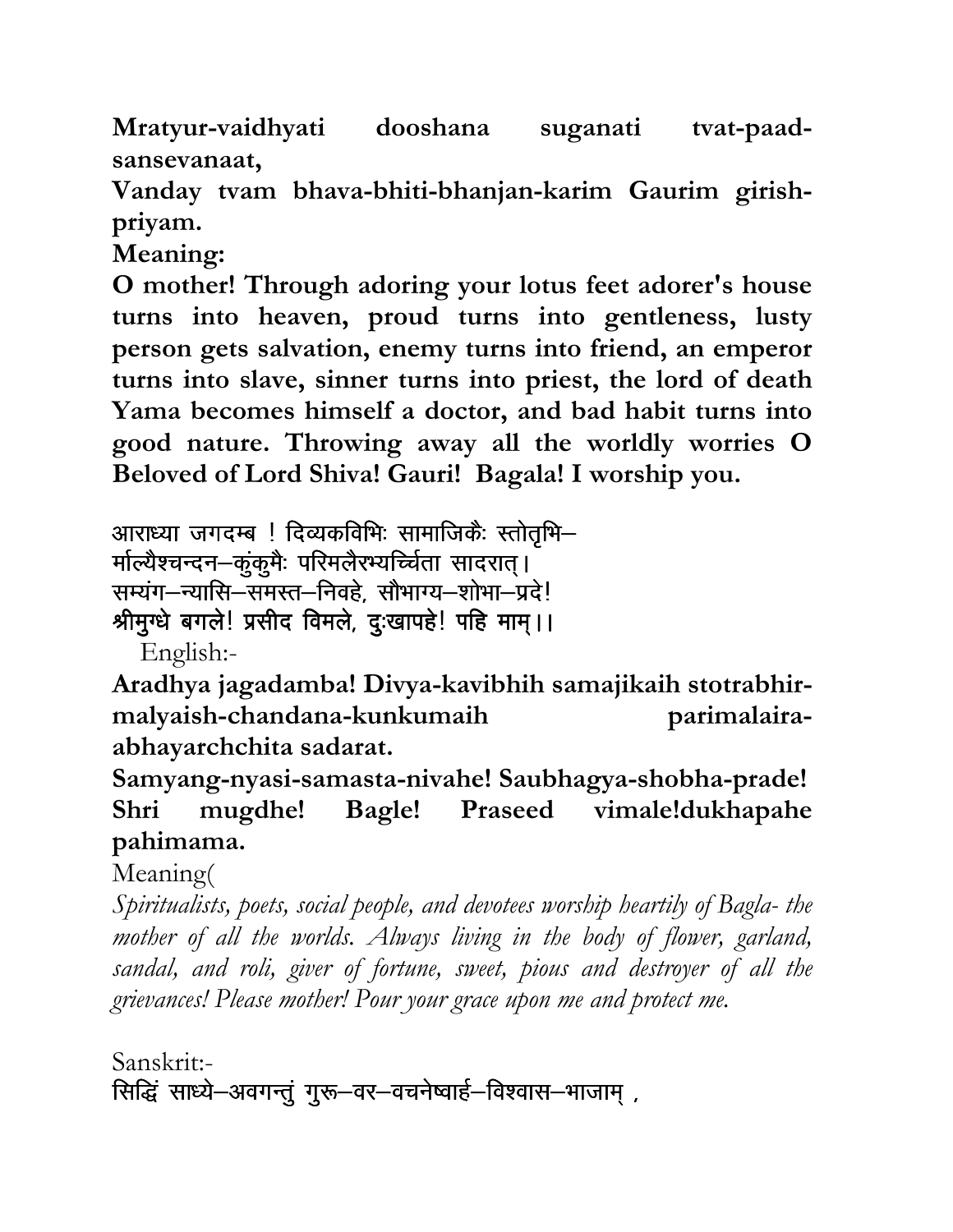स्वान्तः पदमासनस्थां वर–रूचि–बगलां ध्यायतां तार–तारम् । गायत्री-पूत-वाचां हरि-हर-नमने तत्पराणां नराणाम् , प्रातर्मध्यान्ह–काले स्तव–पठनमिदं कार्य–सिद्धि–प्रदं स्यात् ।। English:-

Siddhim sadhye-avagantum guru-vara vachnesharvahavishwash-bhajama,

Swantah padmasan-stham vara-ruchi-baglam dhyayatam tar-taram:

Gayatri-poot -vacham hari-har-namane! Tatparanam narannam,

Pratar-madhyanha-kale stava-pathanamidam karya-siddhi pradam syat.

Worshipped by Almighty O mother Bagla! Believing in the words of Guru, having imperishable devotion in you, a perfect sadhaka of Gayatri for achieving siddhi in his target, meditates in his heart on you, as seated on the asana of lotus, pious like a lightened flame, in morning and in the midst of noon recites continuously this hymn, gets success in every work. Sanskrit:-

संरम्भे चोर-संघे प्रहरण-समये बन्धने व्याधि-मध्ये । विद्या-वादे विवादे प्रकूपित-नृपतो दिव्य-काले निशायाम् ।। वश्ये वा स्तम्भने वा रिपु-वध-समये निर्जने वा वने वा । गच्छस्तिष्ठस्त्रि-कालं यदि पठति शिवं प्राप्नुयादाशु धीरः ।।

English:-

Sanrambhe chaur-sanghe praharana samaye bandhane varimadhye,

Vidhya-vade vivade prakupita-nrapatau divya-kale nishayam;

Vashye va stambhane va ripu-vadh samaye nirjane va vane va,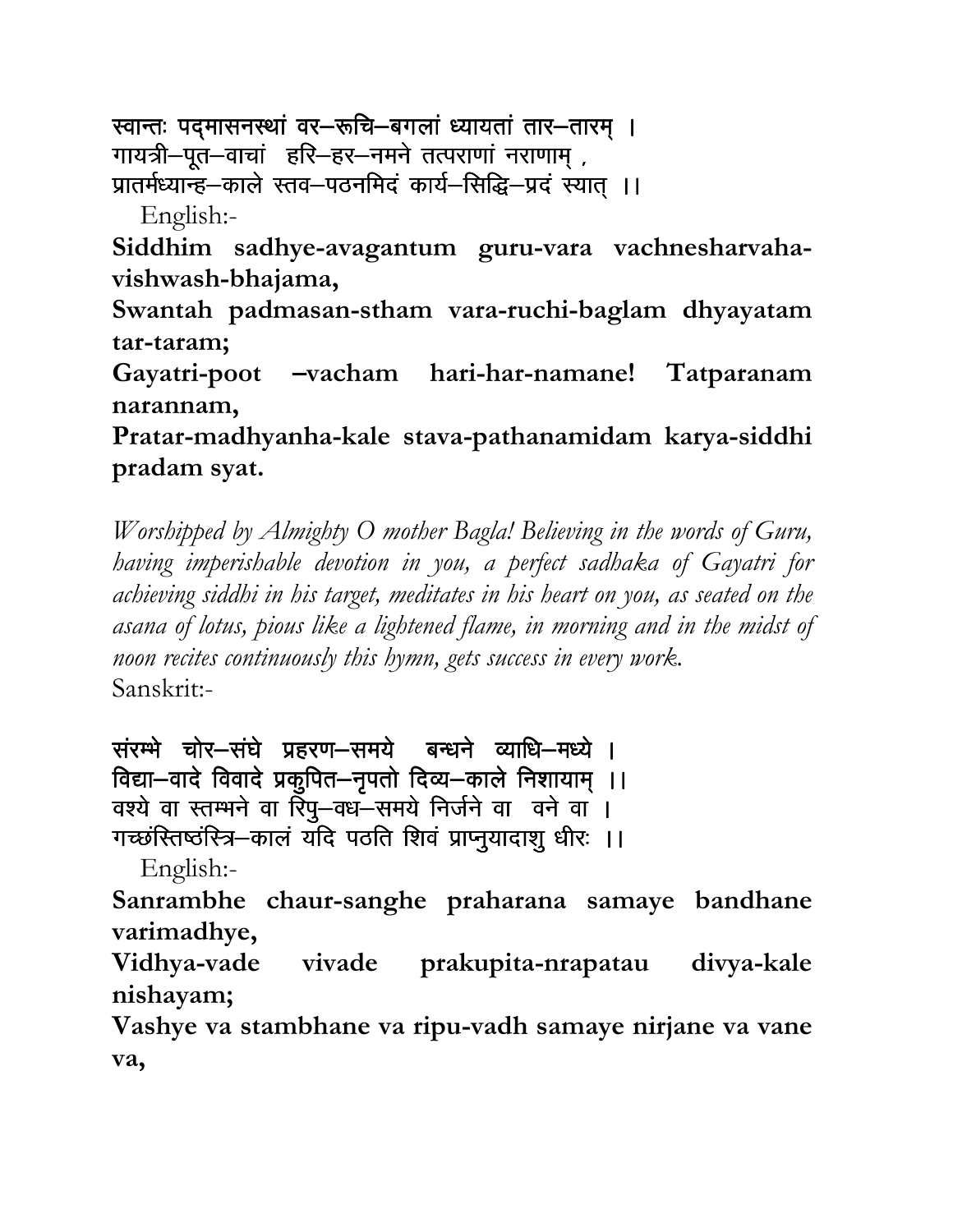Ganchhanstishthha-kalam yadi pathati shiyam prapnuyadashudheerah.

Whosoever reads this pious hymn with love three times in a day (whether) in the thick of war, in assemblies of thieves, in conflicts, in restrictions, on water, in discussion, in litigation, in facing a king's wrath, at the time of night, at the time of ordeal, in attraction or in paralysis, in the slaughter of battle amongst opponents, in a solitary or in a forest or at any time, becomes steady. Whosoever reads this auspicious text having offered to the yantra and who wears it on the right arm (or neck), (female should wear it on left arm or in neck) is protected in war.

Sanskrit:-

फल—श्रुति

नित्यं स्तोत्रामिदं पवित्रमिह यो देव्याः पठत्यादरात्। धत्वा यन्त्रमिदं तथैव समरे बाहौ करे वा गले ।। राजानोप्यरयो मदान्ध—करिणः सर्पा मगेन्द्रादिका । ये व यान्ति विमोहिता रिपु-गणा लक्ष्मी स्थिरा सर्वदा ।।

English:-

Nityam stotram-idam pavitramahi Devyah  $\mathbf{V}\mathbf{O}$ pathhatyadarat-dhratva yantram-idam tathaiva samara bhahau kare va gale;

Rajano-apyarayo madandh-karinah sarpah mragendraadikaste,

Vai yanti vimohita ripu-ganah lakshmi sthira sidhhaya.

Whosoever reads this text with love and honor, the kings, floods, elephants blind with rutting rage serpents, lions, and the hosts of enemies are confused, and one becomes wealthy, steady and accomplished. Sanskrit:-

त्वं विद्या परमा त्रिलोक –जननी विघ्नौघ–संच्छेदिनी । योषाकर्षण–कारिणी त्रिजगतामानन्द सम्वर्धिनी ।। दृष्टोच्चाटन–कारिणी पशु–मनः सम्मोह–सन्दायिनी ।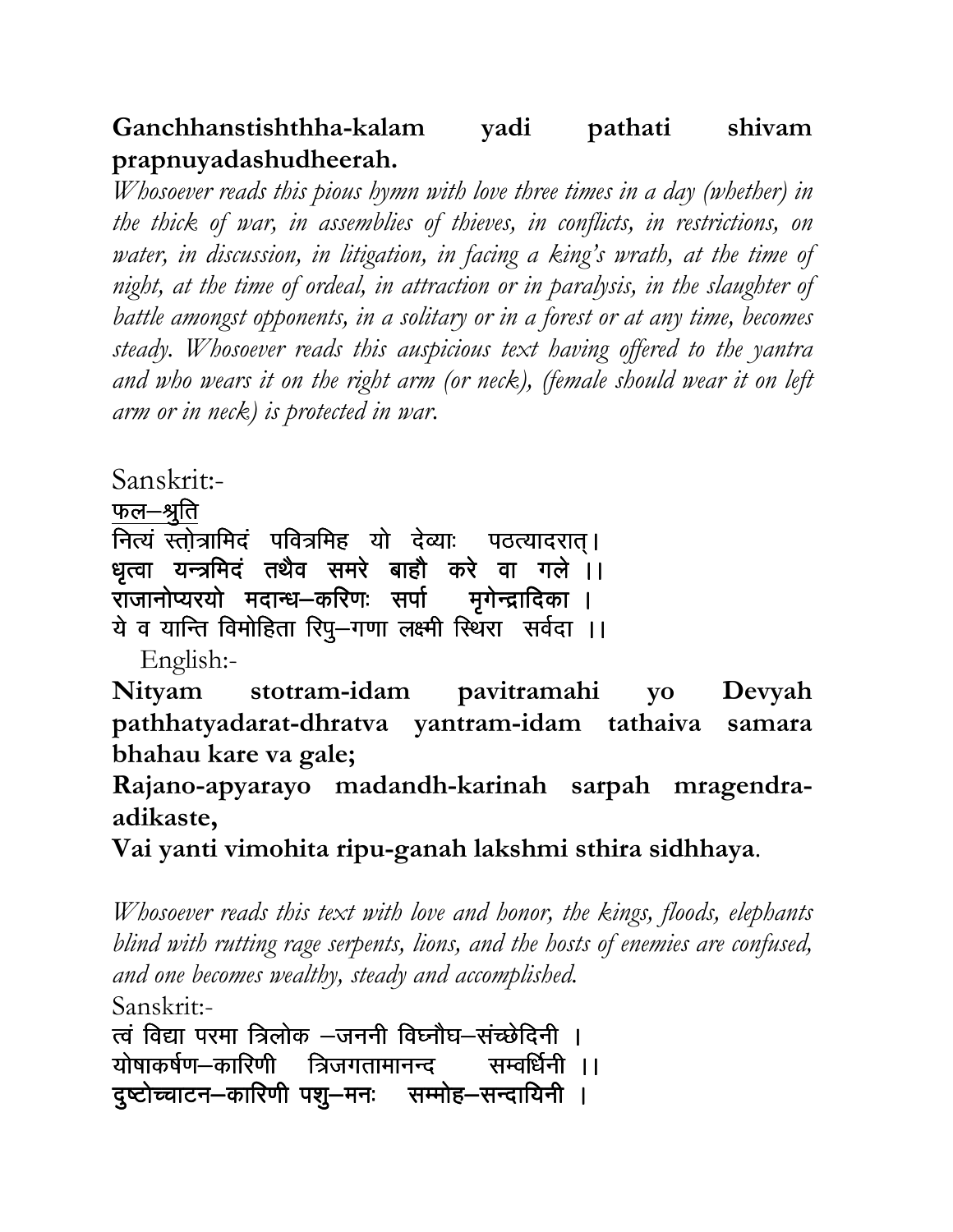जिहवा-कीलन-भैरवी विजयते ब्रहमास्त्र विद्या परा ।। English:-

Tvam vidya trilok-janani vighnaughparama vichchhedinee,

Koshakarshan-karini-tri-jagatam-anand-vardhinee;

Dusht-uchchatana-karinee jan-manas-sammohasandayinee,

Jivha-keelan-Bhairvee vijayate Brahmadi-mantro yatha.

Vidhya Lakshmih sarva-saubhagyam-ayuh putraih pautraih sarva-samarjya-siddhih,

Manam bhogo-vashyama-arogya-sokhyam, Praptam tattad-bhutale-asmin-narena.

Maidens, Augmenter of Bliss in the three worlds, up rooter of the wicked, deluder of the minds of people, the Bhairavi who, pegs the tongue, conqueror of all Mantras, causes of accomplishment in knowledge, wealth, all good fortune, long life, sons, daughters, sovereignty giver of inner happiness, giving freedom from fever, cheerfulness, victory on earth, obeisance and obeisance to you.

Sanskrit:-

यत्कृतम् जप-संध्यानं चिन्तनं परमेश्वरि! शत्रूणां निग्रहार्थाय तद् गृहाण नमोऽस्तुते ।। अनुदिनमभिरामं साधको यस्त्रि–कालम्, पठति स भुवनेऽसौ पूज्यते देव–वर्गैः। सकलममल-कृत्यं तत्व-दृष्टा च लोके, भवति परम-सिद्धा लोकमाता पराम्बा ।। English:

Yat-kratam jap-sannaham gaditam parmeshwari! Dushtanama nigraharthaye-tad-grahan-namo-astute; Anudinam-abhiramam sadhako yastri-kalam,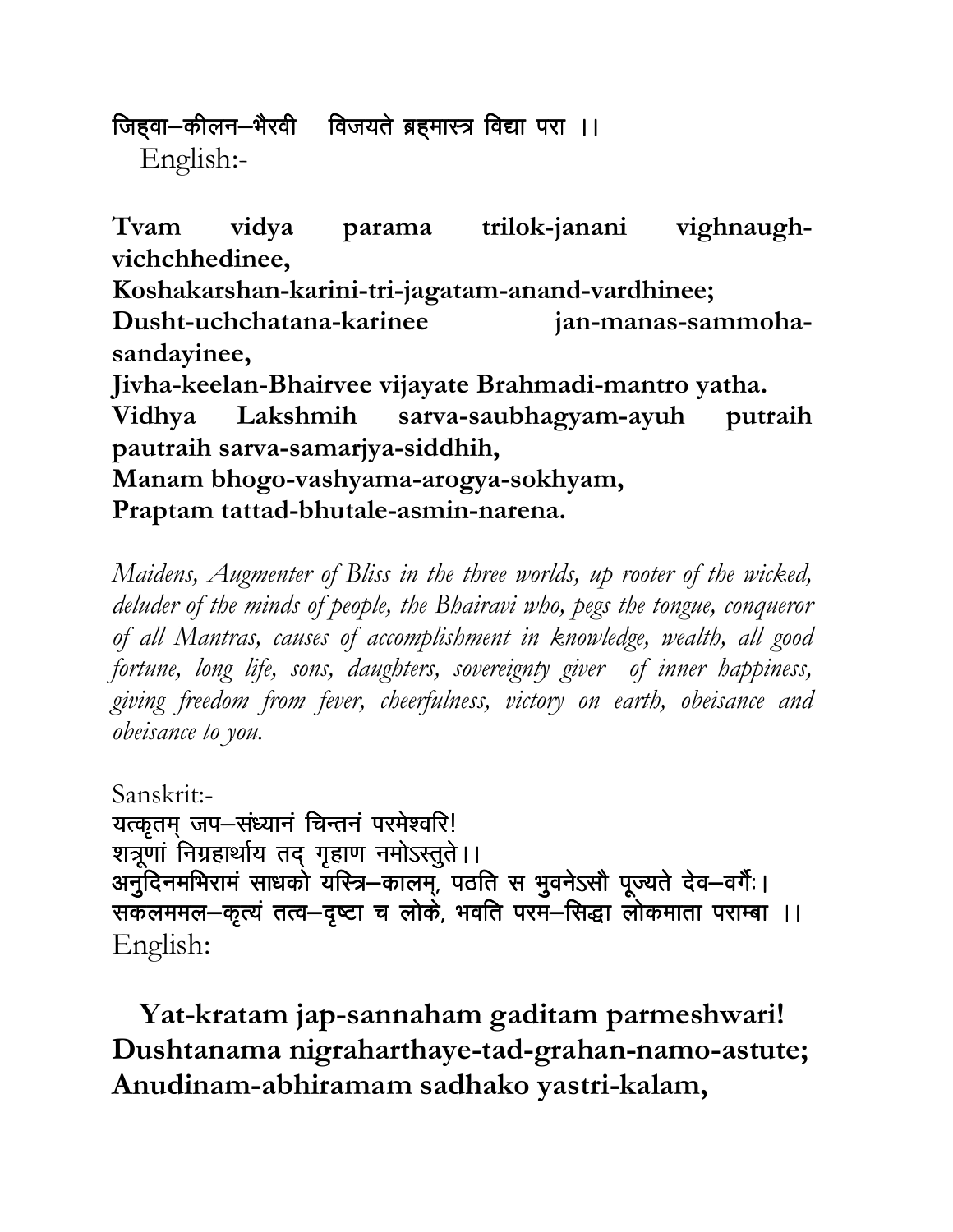# Pathhati sa bhuvane-asau pujyate deva –vargaih. Sakalam-mal-kratyam tatva-drashta cha loke; Bhavati param siddha lok mata paramba.

O Devi! Accept my japa, saying, recitation and meditation to destroy my enemies, I bow you. Whosoever reads this sacred hymn three times per day, he is worshipped in the world by all the categories of Devatas. His all the desires are fulfilled, a he is known as a perceiver of supreme truth through the three worlds. He is renowned a siddha through the grace of mother Bagla……the mother of all the universe.

Sanskrit:-

ब्रहमास्त्रमिति विख्यातं त्रिषु लेाकेषु विश्रुतम् । गुरू-भक्ताय दातव्यं न देयं यस्य कस्यचित् ।। पीताम्बराम च द्विभुजां त्रिनेत्रा गात्रकोज्वलाम्। शिलामुद्गर हस्तांच स्मरेत्तां बगलामुखीं ।।

English:

Brahmastram-iti vikhyatam trishu lokeshu vishrutam, Guru-bhaktay datavyam na deyam yasya kasyachit. Pitambaram cha dvibhujam trinetram gatrakojjwalam, Shilamudgar-hastanch smarettam baglamukhim.

# Meaning:-

One should never give this to those who are not devoted to the Guru. One should meditate Her as having two arms, wearing yellow garments, with three eyes, a body of effulgence, holding cliff and club in her hand, ma Baglamukhi.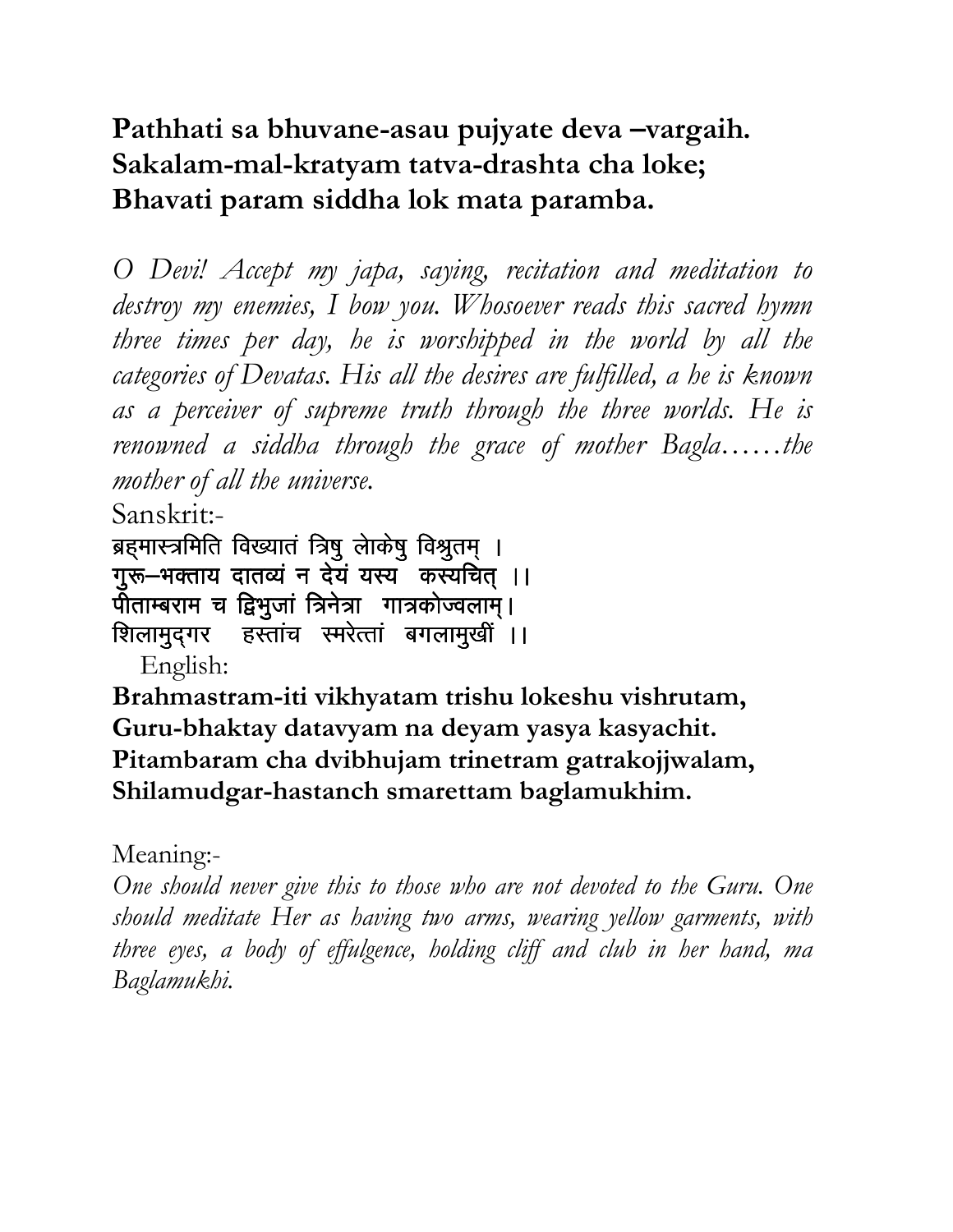#### About The Author



| Name:-    | Shri Yogeshwaranand Ji       |
|-----------|------------------------------|
| $Mb :=$   | +919917325788, +919675778193 |
| Email $:$ | shaktisadhna@yahoo.com       |
| Web:      | www.anusthanokarehasya.com   |

My dear readers! Very soon I am going to start an E-mail based monthly magazine related to tantras, mantras and yantras including practical uses for human welfare. I request you to appreciate me, so that I can change my dreams into reality regarding the service of humanity through blessings of our saints and through the grace of Ma Pitambara. Please make registered to yourself and your friends. For registration email me at shaktisadhna@yahoo.com. Thanks For Purchasing the books, contact 9410030994 Some Of the Books Written By Shri Yogeshwarnand Ji

1. Mahavidya Shri Bagalamukhi Sadhana Aur Siddhi



2. Mantra Sadhna